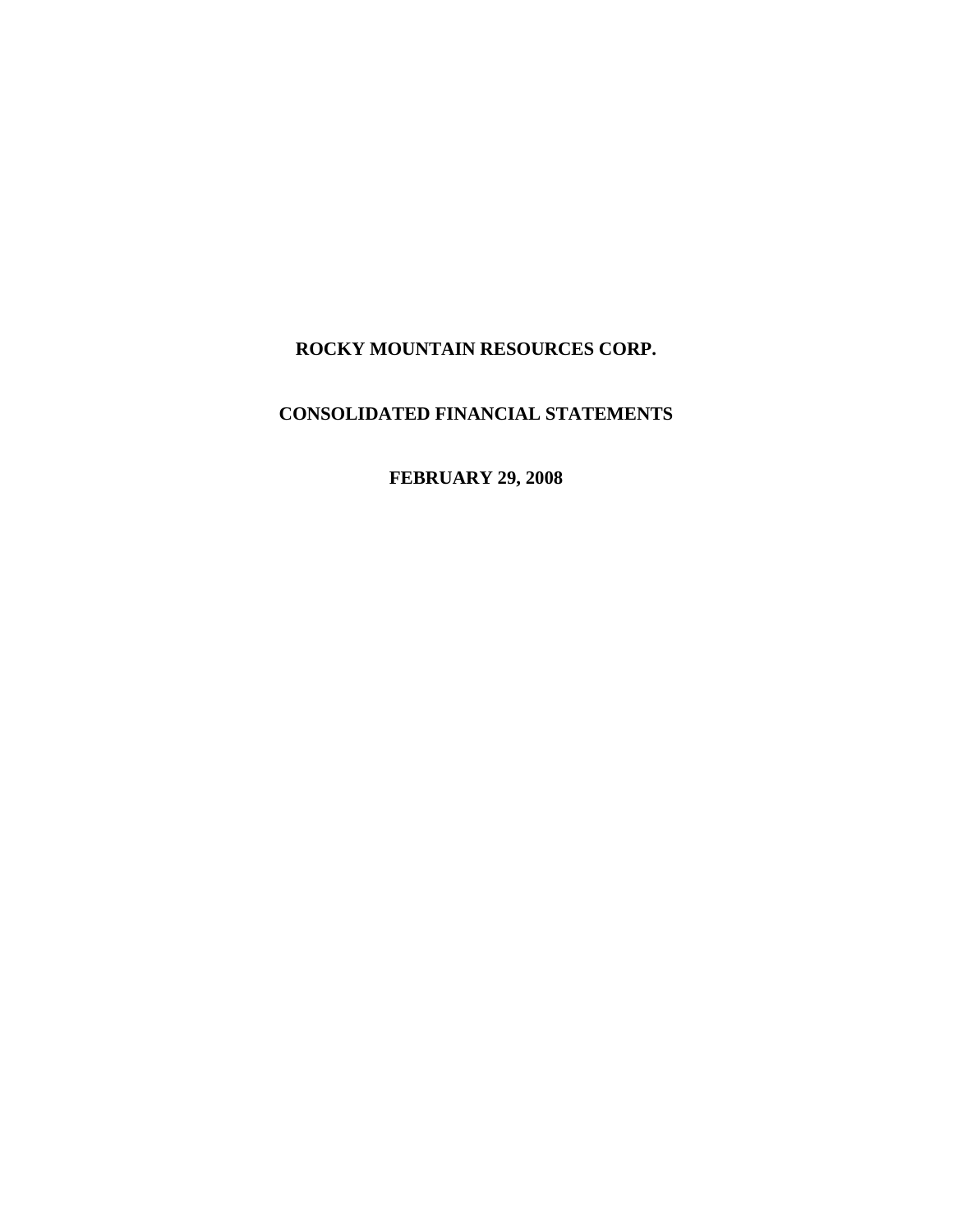## **AUDITORS' REPORT**

To the Shareholders of Rocky Mountain Resources Corp.

We have audited the consolidated balance sheets of Rocky Mountain Resources Corp. as at February 29, 2008 and February 28, 2007 and the consolidated statements of operations, comprehensive loss and deficit and cash flows for the year ended February 29, 2008 and for the period from incorporation on March 2, 2006 to February 28, 2007. These financial statements are the responsibility of the Company's management. Our responsibility is to express an opinion on these financial statements based on our audits.

We conducted our audits in accordance with Canadian generally accepted auditing standards. Those standards require that we plan and perform an audit to obtain reasonable assurance whether the financial statements are free of material misstatement. An audit includes examining, on a test basis, evidence supporting the amounts and disclosures in the financial statements. An audit also includes assessing the accounting principles used and significant estimates made by management, as well as evaluating the overall financial statement presentation.

In our opinion, these consolidated financial statements present fairly, in all material respects, the financial position of the Company as at February 29, 2008 and February 28, 2007 and the results of its operations and its cash flows for the year ended February 29, 2008 and for the period from incorporation on March 2, 2006 to February 28, 2007 in accordance with Canadian generally accepted accounting principles.

## **"DAVIDSON & COMPANY LLP"**

Vancouver, Canada Chartered Accountants

May 21, 2008



1200 - 609 Granville Street, P.O. Box 10372, Pacific Centre, Vancouver, BC, Canada, V7Y 1G6 Telephone (604) 687-0947 Fax (604) 687-6172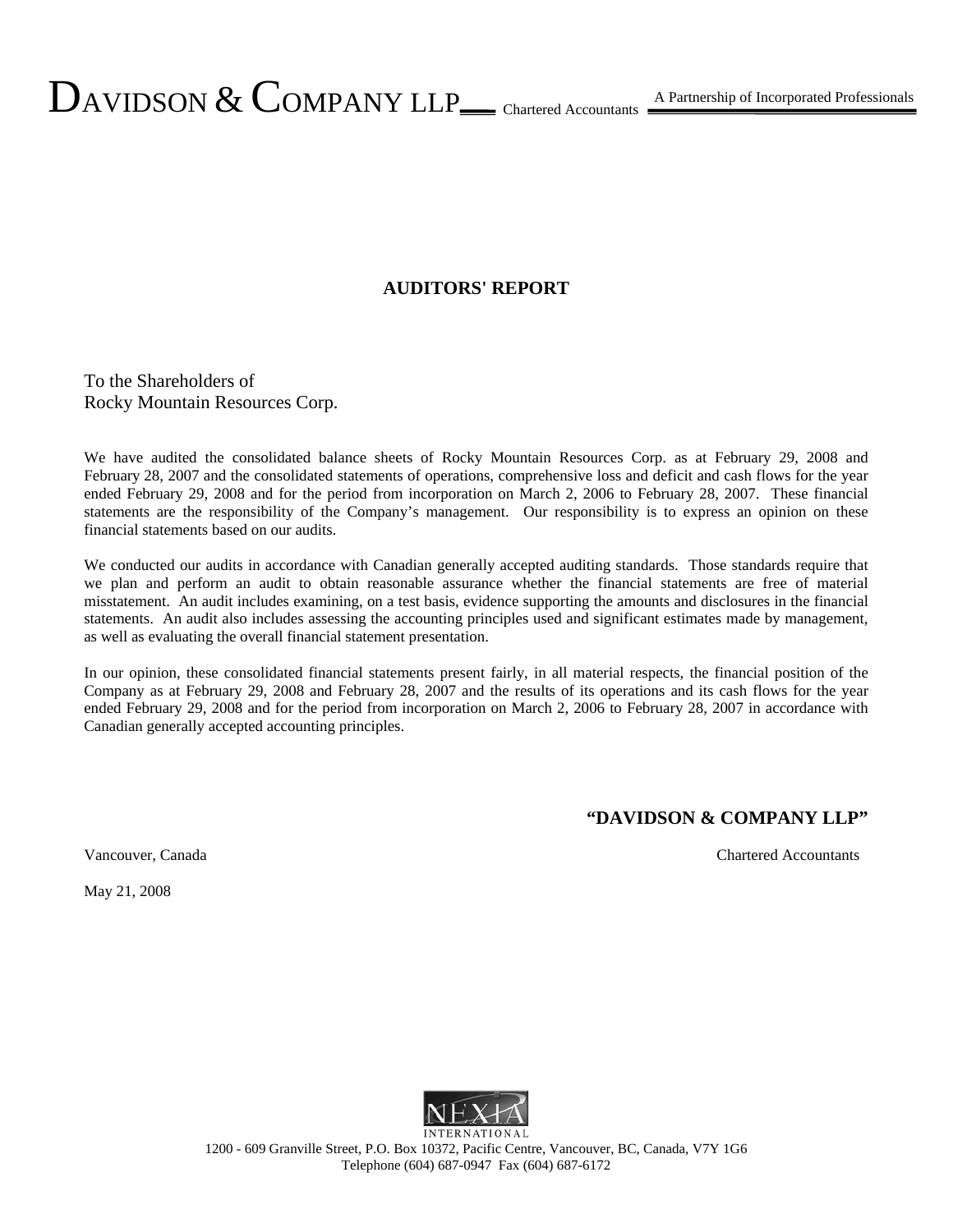## **ROCKY MOUNTAIN RESOURCES CORP.**  CONSOLIDATED BALANCE SHEETS

|                                                                                                       |                           | February 29,<br>2008                             |               | February 28,<br>2007                               |
|-------------------------------------------------------------------------------------------------------|---------------------------|--------------------------------------------------|---------------|----------------------------------------------------|
|                                                                                                       |                           |                                                  |               |                                                    |
| <b>ASSETS</b>                                                                                         |                           |                                                  |               |                                                    |
| <b>Current</b><br>Cash<br>Amounts receivable<br>Subscriptions receivable (Note 7)<br>Prepaid expenses | $\boldsymbol{\mathsf{S}}$ | 2,215,100<br>30,826<br>5,020<br>2,250,946        | $\mathbb{S}$  | 1,245,296<br>1,633<br>9,000<br>41,710<br>1,297,639 |
| Equipment (Note 5)<br>Reclamation deposit<br>Mineral properties (Note 6)                              |                           | 5,495<br>11,521<br>437,570                       |               | 3,336<br>230,787                                   |
|                                                                                                       | \$                        | 2,705,532                                        | $\mathcal{S}$ | 1,531,762                                          |
| <b>LIABILITIES AND SHAREHOLDERS' EQUITY</b>                                                           |                           |                                                  |               |                                                    |
| <b>Current</b><br>Accounts payable and accrued liabilities                                            | \$                        | 65,584                                           | \$            | 61,760                                             |
| <b>Shareholders' equity</b><br>Capital stock (Note 7)<br>Contributed surplus (Note 7)<br>Deficit      |                           | 4,224,531<br>320,504<br>(1,905,087)<br>2,639,948 |               | 1,945,025<br>(475, 023)<br>1,470,002               |
|                                                                                                       | \$                        | 2,705,532                                        | \$            | 1,531,762                                          |

**Continuance of operations** (Note 2)

**On behalf of the Board:** 

*"Brian E. Bayley"* Director *"Brian J. McAlister"* Director

The accompanying notes are an integral part of these consolidated financial statements.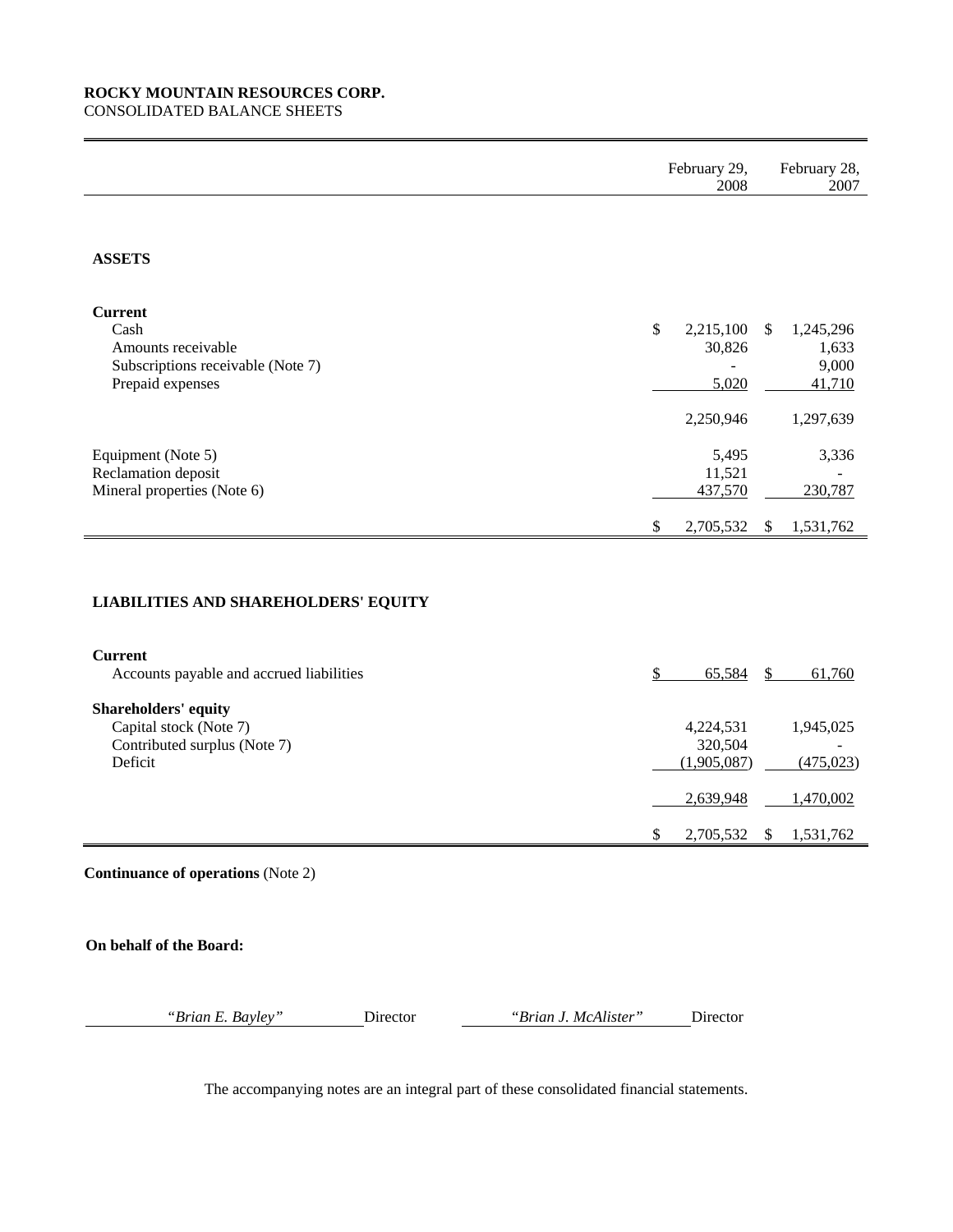## **ROCKY MOUNTAIN RESOURCES CORP.**

## CONSOLIDATED STATEMENTS OF OPERATIONS, COMPREHENSIVE LOSS AND DEFICIT

|                                                                      | Year Ended<br>February 29,<br>2008 |               | Period From<br>Incorporation<br>on March 2,<br>2006 to<br>February 28,<br>2007 |
|----------------------------------------------------------------------|------------------------------------|---------------|--------------------------------------------------------------------------------|
|                                                                      |                                    |               |                                                                                |
| <b>MINERAL PROPERTY EXPENDITURES</b> (Note 6)                        | \$<br>852,161                      | <sup>\$</sup> | 361,012                                                                        |
| <b>EXPENSES</b>                                                      |                                    |               |                                                                                |
| Amortization                                                         | 1,935                              |               | 364                                                                            |
| Bank charges and interest                                            | 674                                |               | 1,403                                                                          |
| Consulting                                                           |                                    |               | 278                                                                            |
| Investor relations                                                   | 1,420                              |               | $\overline{a}$                                                                 |
| Office and sundry<br>Office facilities and administrative services   | 8,771<br>36,205                    |               | 1,611                                                                          |
| Professional fees                                                    | 59,295                             |               | 6,600<br>47,956                                                                |
| Property review costs                                                | 80,556                             |               | 58,111                                                                         |
| Salaries and benefits                                                | 44,985                             |               | 3,702                                                                          |
| Stock-based compensation                                             | 267,696                            |               |                                                                                |
| Transfer agent, listing and filing fees, and shareholder information | 13,686                             |               |                                                                                |
| Travel                                                               | 3,163                              |               | 7,923                                                                          |
|                                                                      | 518,386                            |               | 127,948                                                                        |
| Loss before other items                                              | (1,370,547)                        |               | (488,960)                                                                      |
| <b>OTHER ITEMS</b>                                                   |                                    |               |                                                                                |
| Interest income                                                      | 56,104                             |               | 16,900                                                                         |
| Mineral properties abandoned (Note 6)                                | (95, 946)                          |               |                                                                                |
| Foreign exchange loss                                                | (19,675)                           |               | (2,963)                                                                        |
|                                                                      | (59, 517)                          |               | 13,937                                                                         |
| Loss and comprehensive loss for the period                           | (1,430,064)                        |               | (475, 023)                                                                     |
|                                                                      |                                    |               |                                                                                |
| Deficit, beginning of period                                         | (475, 023)                         |               |                                                                                |
| Deficit, end of period                                               | \$<br>$(1,905,087)$ \$             |               | (475, 023)                                                                     |
|                                                                      |                                    |               |                                                                                |
| Basic and diluted loss per common share                              | \$<br>$(0.11)$ \$                  |               | (0.05)                                                                         |
|                                                                      |                                    |               |                                                                                |
| Weighted average number of common shares outstanding                 | 12,953,170                         |               | 9,238,601                                                                      |

The accompanying notes are an integral part of these consolidated financial statements.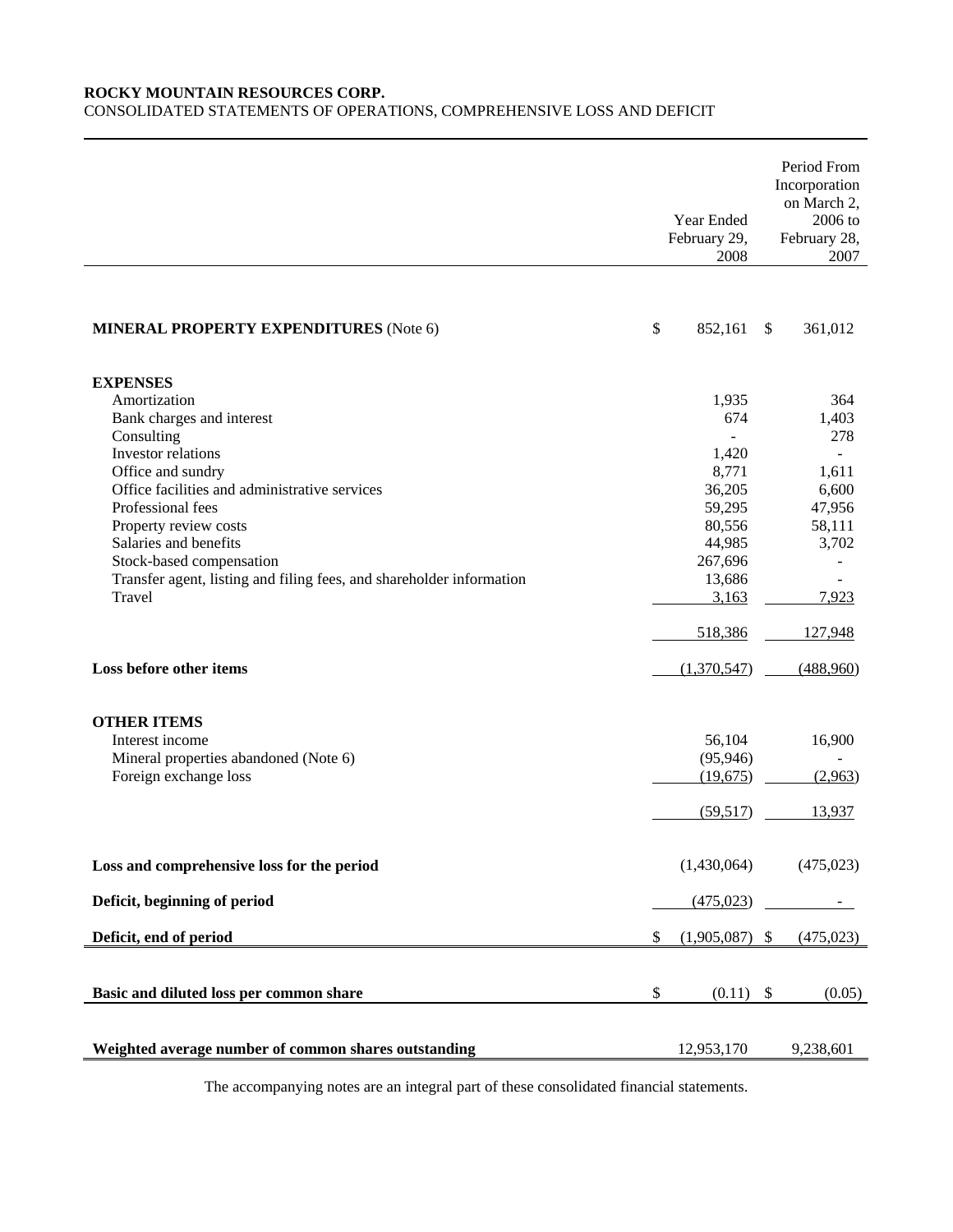## **ROCKY MOUNTAIN RESOURCES CORP.**  CONSOLIDATED STATEMENTS OF CASH FLOWS

|                                                                     | Year Ended<br>February 29,<br>2008 | Period From<br>Incorporation<br>on March 2,<br>2006 to<br>February 28,<br>2007 |
|---------------------------------------------------------------------|------------------------------------|--------------------------------------------------------------------------------|
|                                                                     |                                    |                                                                                |
| <b>CASH FLOWS FROM OPERATING ACTIVITIES</b>                         |                                    |                                                                                |
| Loss for the period                                                 | \$<br>$(1,430,064)$ \$             | (475, 023)                                                                     |
| Items not involving cash:                                           |                                    |                                                                                |
| Amortization                                                        | 1,935                              | 364                                                                            |
| Mineral properties abandoned                                        | 95,946                             |                                                                                |
| Stock-based compensation                                            | 267,696                            |                                                                                |
|                                                                     |                                    |                                                                                |
| Changes in non-cash working capital balances:<br>Amounts receivable |                                    |                                                                                |
| Prepaid expenses                                                    | (29, 193)<br>36,690                | (1,633)<br>(41,710)                                                            |
| Accounts payable and accrued liabilities                            | 3,824                              | 61,760                                                                         |
|                                                                     |                                    |                                                                                |
| Net cash used in operating activities                               | (1,053,166)                        | (456, 242)                                                                     |
| <b>CASH FLOWS FROM INVESTING ACTIVITIES</b>                         |                                    |                                                                                |
| Mineral property acquisition costs                                  | (302, 729)                         | (230, 787)                                                                     |
| Reclamation deposit                                                 | (11,521)                           |                                                                                |
| Purchase of equipment                                               | (4,094)                            | (3,700)                                                                        |
|                                                                     |                                    |                                                                                |
| Net cash used in investing activities                               | (318, 344)                         | (234, 487)                                                                     |
| <b>CASH FLOWS FROM FINANCING ACTIVITIES</b>                         |                                    |                                                                                |
| Subscriptions receivable                                            | 9,000                              |                                                                                |
| Exercise of warrants                                                | 95,950                             |                                                                                |
| Capital stock issued for cash, net of share issuance costs          | 2,236,364                          | 1,936,025                                                                      |
| Net cash provided by financing activities                           | 2,341,314                          | 1,936,025                                                                      |
| Change in cash for the period                                       | 969,804                            | 1,245,296                                                                      |
| Cash, beginning of period                                           | 1,245,296                          |                                                                                |
| Cash, end of period                                                 | 2,215,100<br>\$                    | S.<br>1,245,296                                                                |

**Supplemental disclosure with respect to cash flows** (Note 10)

The accompanying notes are an integral part of these consolidated financial statements.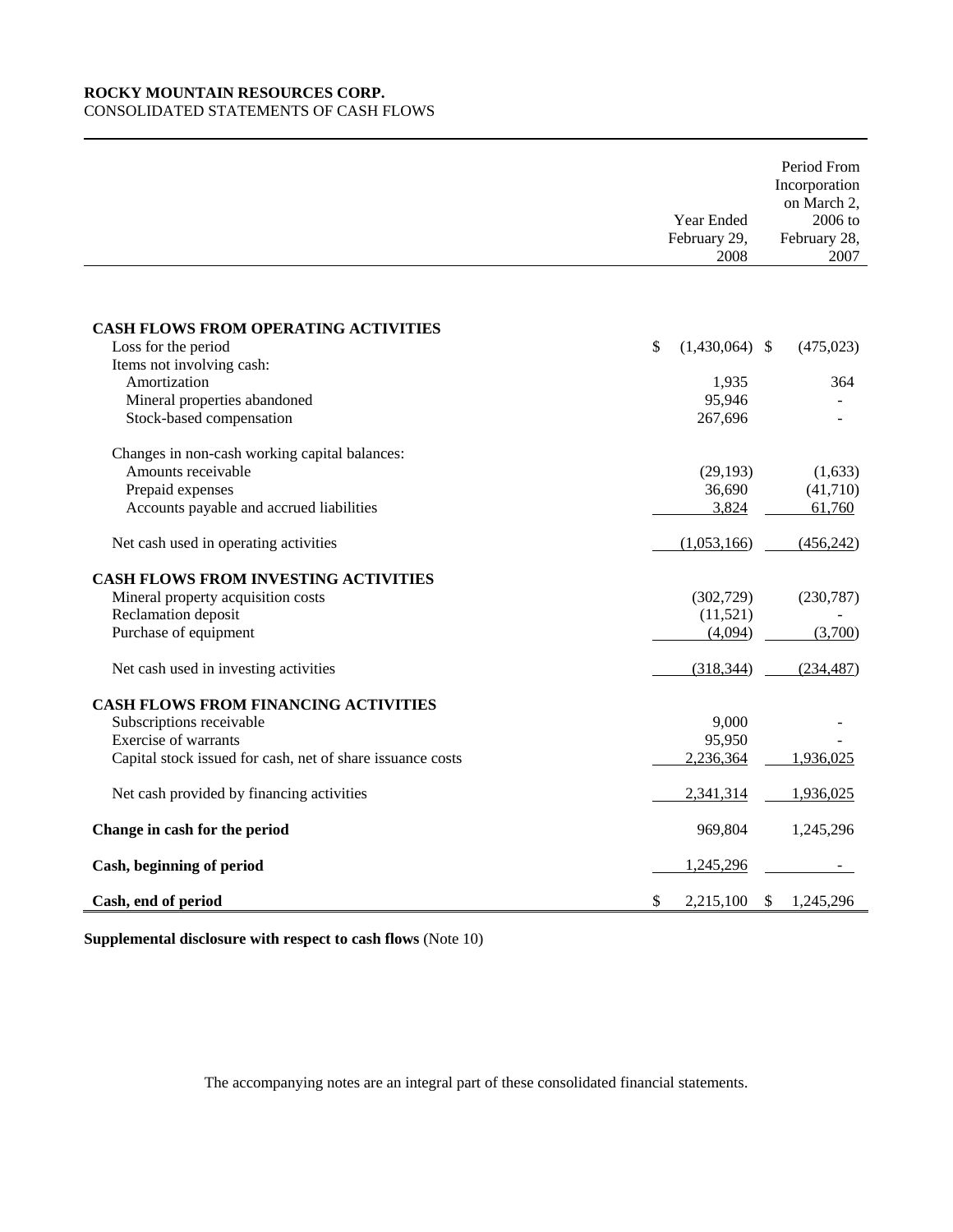#### **1. INCORPORATION**

 $\overline{a}$ 

 Rocky Mountain Resources Corp. (the "Company") was incorporated under the *Canada Business Corporations Act* on March 2, 2006. On September 12, 2006, the Company changed its name from Rocky Mountain Platinum Corp. to Rocky Mountain Resources Corp. Its principal business activities include the acquisition and exploration of mineral properties.

### **2. CONTINUANCE OF OPERATIONS**

 These financial statements have been prepared in accordance with Canadian generally accepted accounting principles with the assumption that the Company will be able to realize its assets and discharge its liabilities in the normal course of business rather than through a process of forced liquidation.

The Company's continuing operations as intended are dependent upon its ability to identify, evaluate and negotiate an acquisition of, a participation in or an interest in properties, assets or businesses. The Company is in the process of exploring its mineral properties and has not yet determined whether they contain resources that are economically recoverable. Management anticipates that the Company will continue to raise adequate funding through equity financings, although there is no assurance that the Company will be able to obtain adequate funding on favorable terms. The recoverability of amounts shown for mineral properties and equipment is dependent upon the discovery of economically recoverable reserves, the ability of the Company to obtain the necessary financing to complete exploration and development, confirmation of the Company's interest in the underlying claims and leases, and future profitable production or proceeds from the disposition of the mineral properties.

## **3. SIGNIFICANT ACCOUNTING POLICIES**

#### **Basis of presentation and consolidation**

These consolidated financial statements have been prepared in accordance with Canadian generally accepted accounting principles. They include the accounts of the Company and its wholly-owned U.S. subsidiary, RMP Resources Corp. All significant intercompany transactions and balances have been eliminated.

#### **Use of estimates**

 The preparation of financial statements in accordance with Canadian generally accepted accounting principles requires management to make estimates and assumptions that affect the reported amount of assets and liabilities and disclosure of contingent assets and liabilities at the date of the financial statements and the reported amount of revenues and expenses during the period. Actual results could differ from these estimates.

#### **Future income taxes**

Future income taxes are recorded using the asset and liability method whereby future tax assets and liabilities are recognized for the future tax consequences attributable to differences between the financial statement carrying amounts of existing assets and liabilities and their respective tax bases. Future tax assets and liabilities are measured using the enacted or substantively enacted tax rates expected to apply when the asset is realized or the liability settled. The effect on future tax assets and liabilities of a change in tax rates is recognized in income in the period that substantive enactment or enactment occurs. To the extent that the Company does not consider it more likely than not that a future tax asset will be recovered, it provides a valuation allowance against the excess.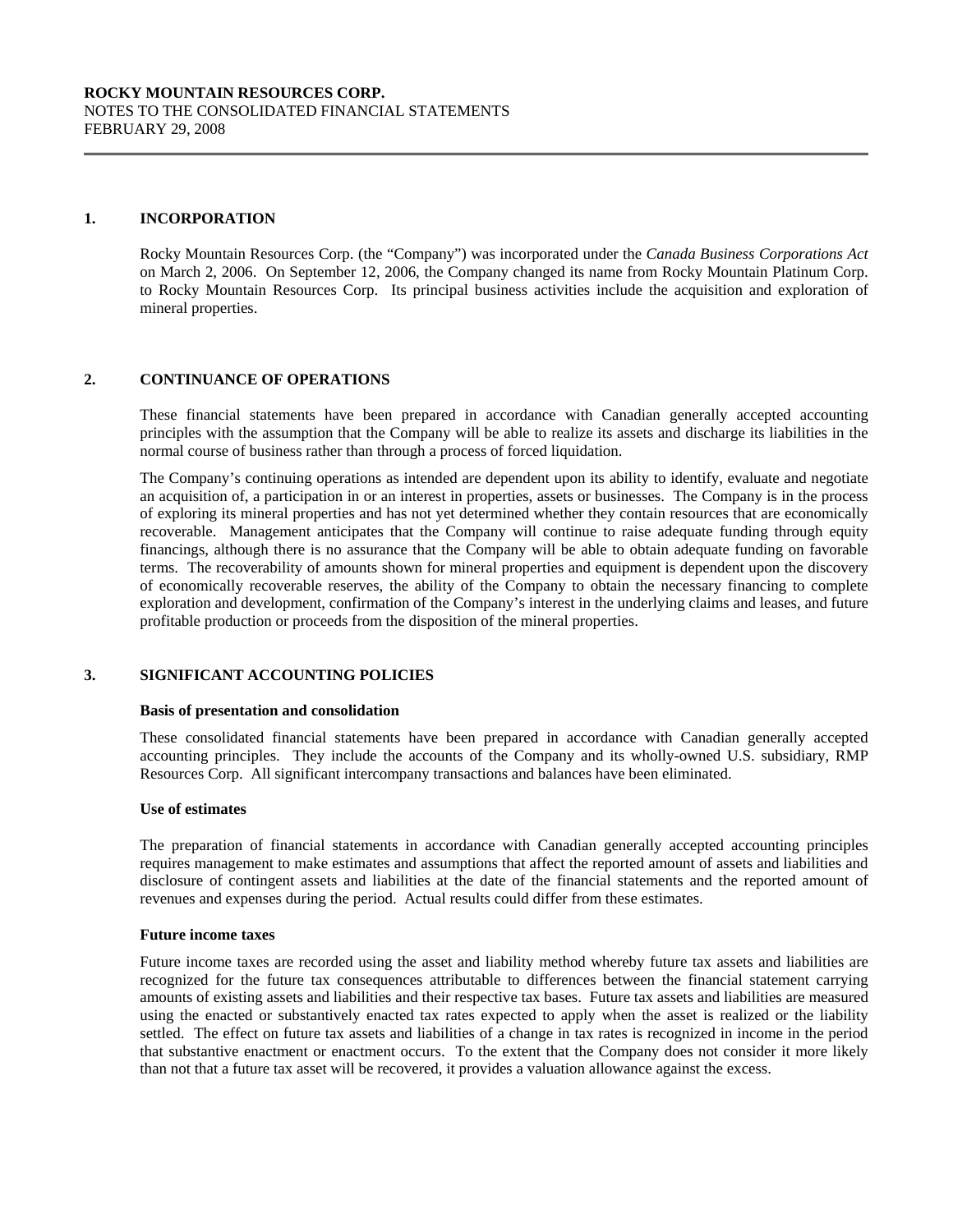## **3. SIGNIFICANT ACCOUNTING POLICIES** (cont'd…)

#### **Foreign currency translation**

Transactions and account balances originally stated in currencies other than the Canadian dollars have been translated into Canadian dollars using the temporal method of foreign currency translation as follows:

- Revenue and expense items at the rate of exchange in effect on the dates they occur.
- Non-monetary assets and liabilities at historical exchange rates, unless such items are carried at market value, in which case they are translated at the exchange rate in effect on the balance sheet date.
- Monetary assets and liabilities at the exchange rate in effect at the balance sheet date.

Exchange gains and losses are recorded in the statement of operations in the period in which they occur.

#### **Loss per share**

 $\overline{a}$ 

 The Company uses the treasury stock method to compute the dilutive effect of options, warrants and similar instruments. Under this method the dilutive effect on earnings per share is recognized on the use of the proceeds that could be obtained upon exercise of options, warrants and similar instruments. It assumes that the proceeds would be used to purchase common shares at the average market price during the period.

Basic loss per share is calculated using the weighted-average number of shares outstanding during the period.

## **Equipment**

Equipment is recorded at cost less accumulated amortization. Amortization is provided on a straight-line basis over three to five years, which represents the estimated useful lives of the assets.

#### **Mineral properties**

 All costs related to the acquisition of mineral properties are capitalized by property. If economically recoverable ore reserves are developed, capitalized costs of the related property are reclassified as mining assets and amortized using the unit of production method. When a property is abandoned, all related costs are written off to operations. If, after management review, it is determined that the carrying amount of a mineral property is impaired, that property is written down to its estimated net realizable value. A mineral property is reviewed for impairment whenever events or changes in circumstances indicate that its carrying amount may not be recoverable. Exploration expenditures, net of recoveries, are charged to operations as incurred.

The amounts shown for mineral properties do not necessarily represent present or future values. Their recoverability is dependent upon the discovery of economically recoverable reserves, the ability of the Company to obtain the necessary financing to complete the development, and future profitable production or proceeds from the disposition thereof.

#### **Asset retirement obligations**

The Company recognizes the fair value of a liability for an asset retirement obligation in the year in which it is incurred when a reasonable estimate of fair value can be made. The carrying amount of the related long-lived asset is increased by the same amount as the liability.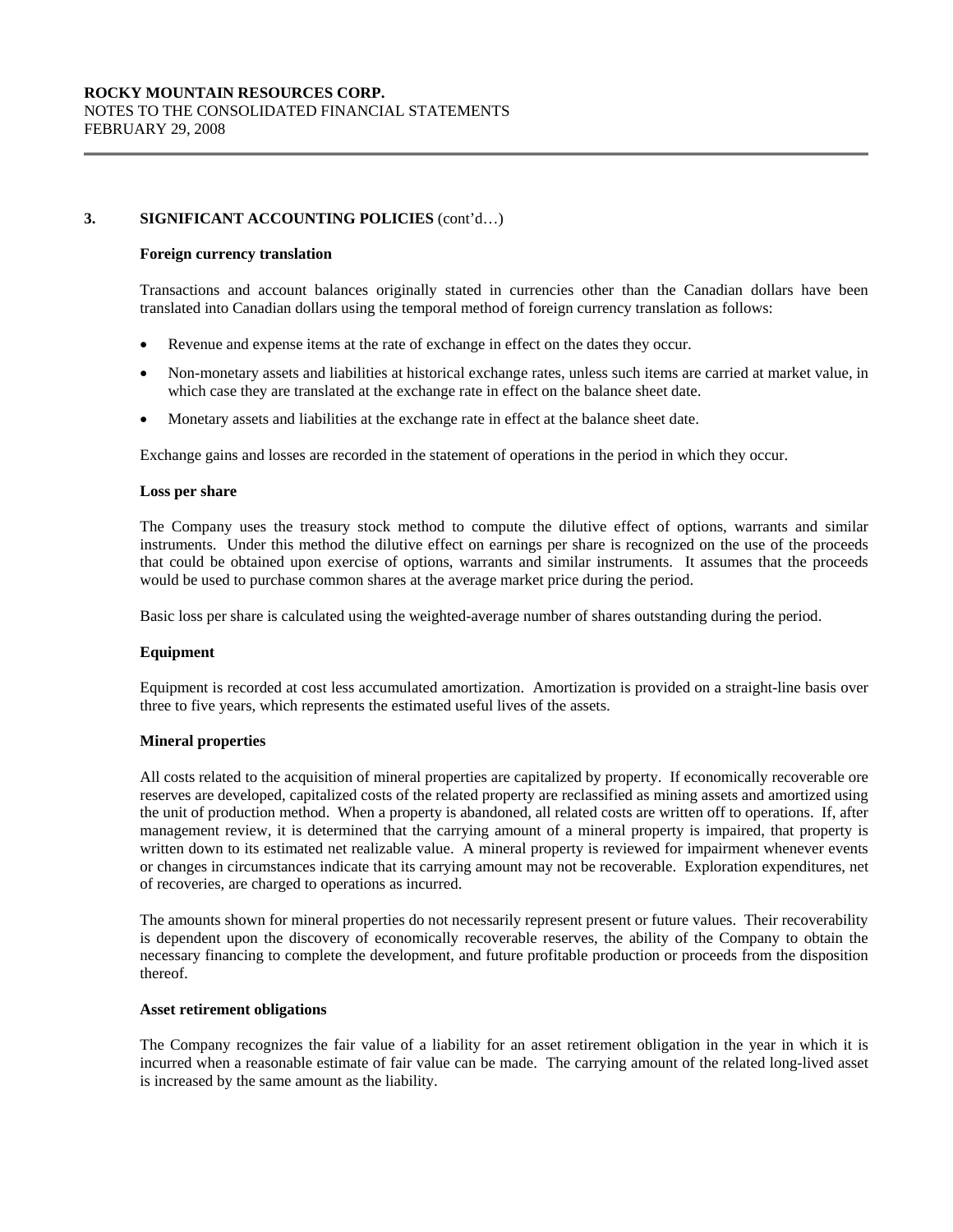## **3. SIGNIFICANT ACCOUNTING POLICIES** (cont'd…)

#### **Asset retirement obligations** (cont'd…)

 Changes in the liability for an asset retirement obligation due to the passage of time will be measured by applying an interest method of allocation. The amount will be recognized as an increase in the liability and an accretion expense in the statement of operations. Changes resulting from revisions to the timing or the amount of the original estimate of undiscounted cash flows are recognized as an increase or a decrease to the carrying amount of the liability and the related long-lived asset.

#### **Share capital**

 $\overline{a}$ 

The Company records proceeds from share issuances, net of issue costs. Shares issued for consideration other than cash are valued at the quoted market price on the date the agreement to issue the shares was reached.

#### **Stock-based compensation**

The Company uses the fair value based method for measuring stock-based compensation costs.

#### **4. CHANGES IN ACCOUNTING POLICIES**

The Company adopted the new standards announced by the Canadian Institute of Chartered Accountants (CICA):

#### Financial instruments

Sections 3855 *Financial Instruments – Recognition and Measurement*; 3865 *Hedges*; and 1530 *Comprehensive Income*. Under the new standards, all financial assets must be classified as held-to-maturity, loans and receivables, held for trading or available-for-sale and all financial liabilities must be classified as held-for-trading and other financial liabilities. Financial instruments classified as held-for-trading will be measured at fair value with changes in fair value recognized in net income. Financial assets classified as held-to-maturity or as loans and receivables and financial liabilities not classified as held-for-trading will be measured at amortized cost. Available-for-sale financial assets will be measured at fair value with changes in fair value recognized in other comprehensive income. All derivative financial instruments will be reported on the balance sheet at fair value with changes in fair value recognized in net income unless the derivative is part of a hedging relationship that qualifies as a fair value hedge, cash flow hedge or hedge of a net investment in a self-sustaining foreign operation. As a result, the Company has no comprehensive income or hedges that affect the current financial statements and therefore, the Company has not included a statement of other comprehensive income.

In accordance with this new standard, the Company has classified its financial instruments as follows:

Cash and cash equivalents are classified as held-for-trading; amounts receivable and subscriptions receivable are classified as loans and receivables, and accounts payable and accrued liabilities are classified as other financial liabilities. All are measured at fair value and changes in fair values are included in net earnings in the period in which they arise. Cash and cash equivalents are exposed to credit risk and these amounts are placed with major banks. The Company is not exposed to interest rate risk due to the short-term maturity of the financial instruments.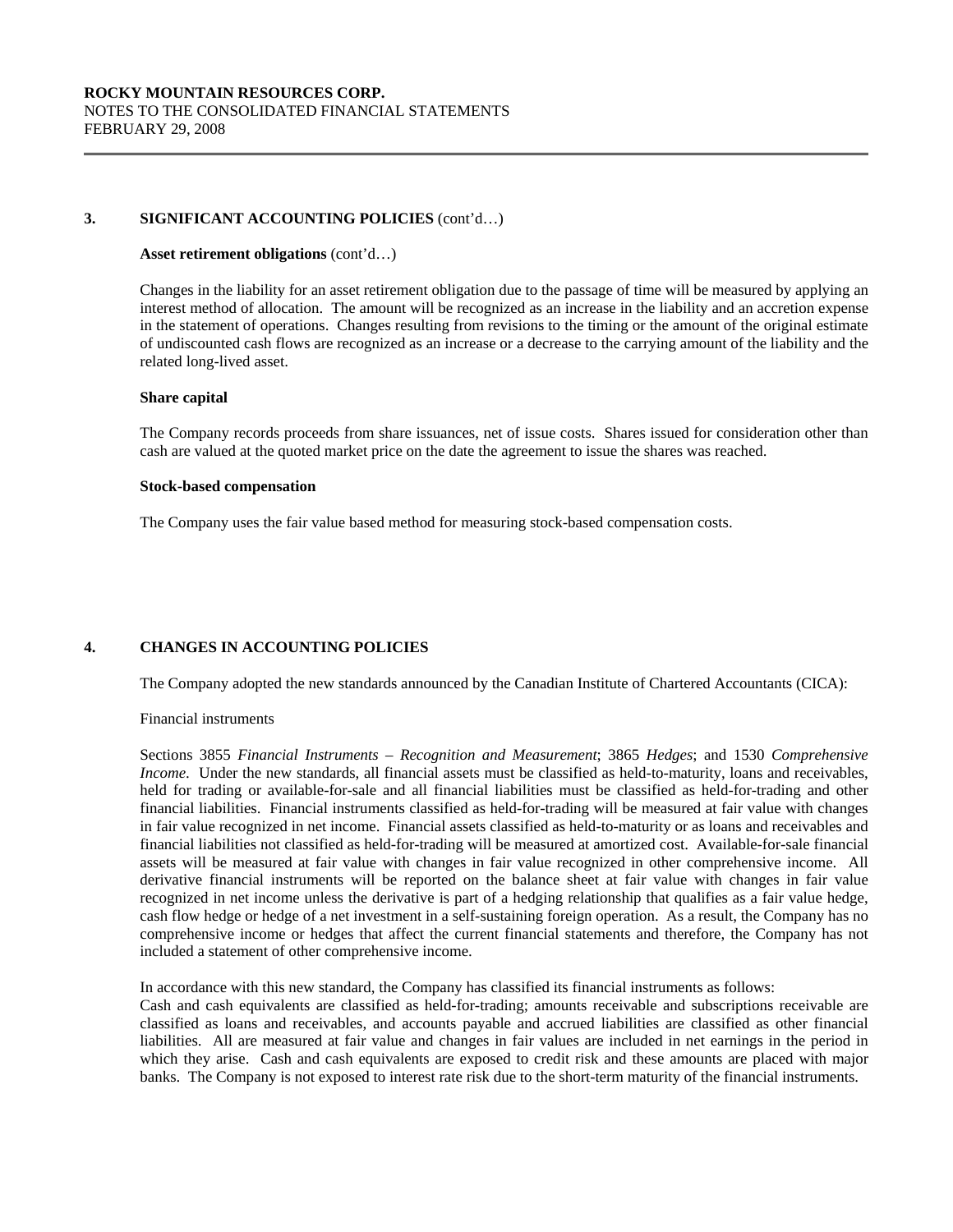## **ROCKY MOUNTAIN RESOURCES CORP.**  NOTES TO THE CONSOLIDATED FINANCIAL STATEMENTS FEBRUARY 29, 2008

## **4. CHANGES IN ACCOUNTING POLICIES** (cont'd…)

#### Accounting Changes

 $\overline{a}$ 

Effective March 1, 2007 the Company implemented the new CICA accounting section 1506 (Accounting Changes). Under these new recommendations, voluntary changes in accounting policy are permitted only when they result in the financial statements providing reliable and more relevant information. This section requires changes in accounting policy to be applied retrospectively unless doing so is impracticable, requires prior period errors to be corrected retrospectively and requires enhanced disclosures about the effects of changes in accounting policies, estimates and errors on the financial statements. These recommendations also require the disclosure of new primary sources of generally accepted accounting principles that have been issued but not yet effective.

The impact that the adoption of this section will have on the Company's financial statements will depend on the nature of future accounting changes and the required additional disclosure on New Accounting Pronouncements.

#### *New Accounting Pronouncements*

#### Financial Instruments

Effective March 1, 2008, the Company will implement the new CICA accounting sections: 3862 (Financial Instruments – Disclosure), 3863 (Financial Instruments – Presentation), which replaced section 3861 Financial Instruments – Disclosures and Presentation. These new standards revise and enhance the disclosure requirements, and carry forward, substantially unchanged, the presentation requirements. Sections 3862 and 3863 emphasize the significance of financial instruments for the entity's financial position and performance, the nature and extent of the risks arising from financial instruments, how these risks are managed. These new standards are applicable to interim and annual periods relating to fiscal years beginning on or after October 1, 2007. These new Sections relate to disclosure and presentation only and will not have an impact on the Company's financial results.

#### Capital Disclosures

Effective March 1, 2008, the Company will implement the new CICA accounting section 1535 (Capital Disclosures). Section 1535 specifies the disclosure of (i) an entity's objectives, policies, and processes for managing capital; (ii) quantitative data about what the entity regards as capital; (iii) whether the entity has complied with any capital requirements; and (iv) if it has not complied, the consequences of such non-compliance. This new Section relates to disclosure and will not have an impact on the Company's financial results.

#### Assessing Going Concern

The Accounting Standards Board ("AcSB") amended CICA Handbook Section 1400, to include requirements for management to assess and disclose an entity's ability to continue as a going concern. This section applies to interim and annual financial statements relating to fiscal years beginning on or after January 1, 2008. The Company is currently assessing the impact of this section.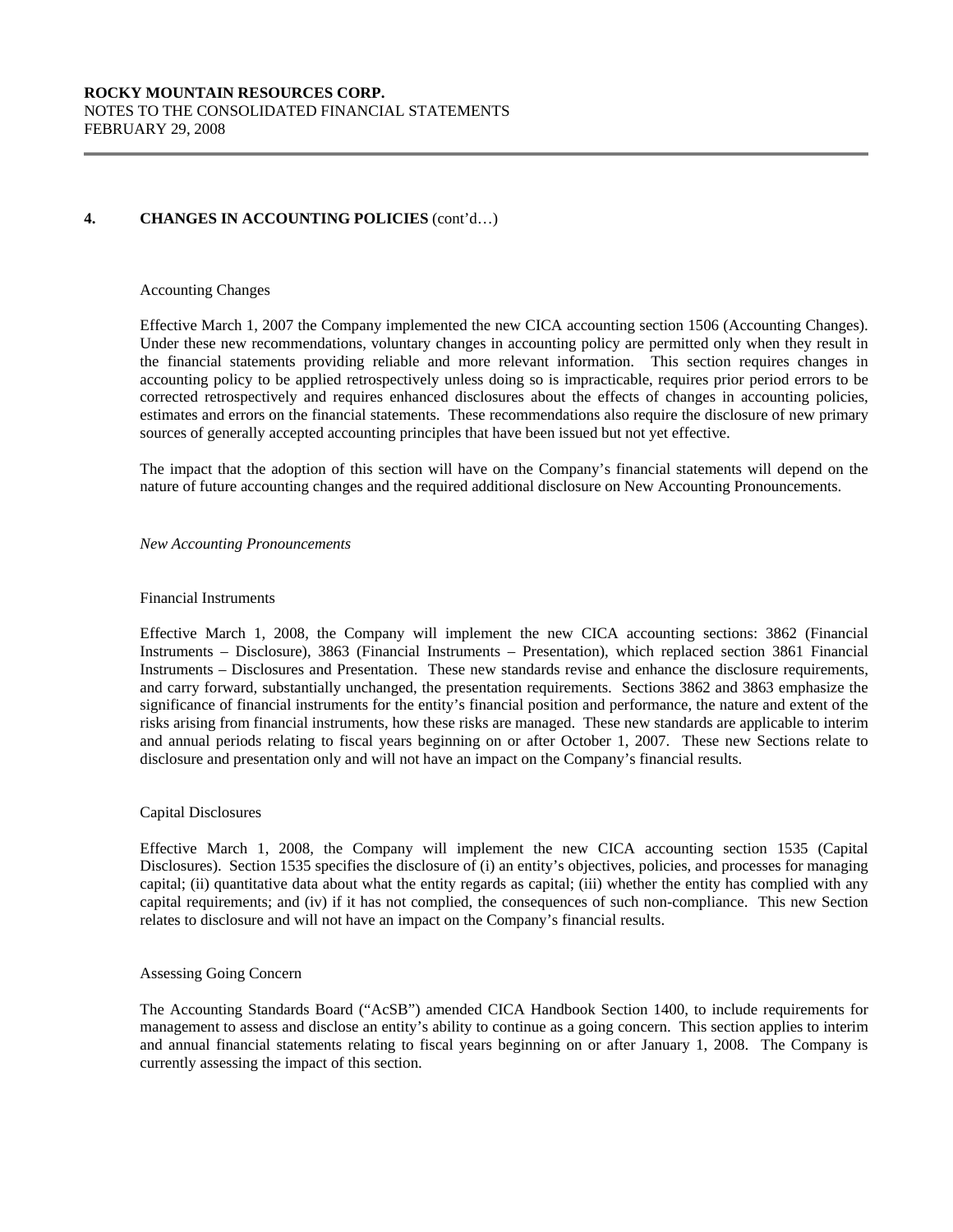## **4. CHANGES IN ACCOUNTING POLICIES** (cont'd…)

*New Accounting Pronouncements* (cont'd…)

International Financial Reporting Standards ("IFRS")

In addition to the above new accounting pronouncements the AcSB in 2006 published a new strategic plan that will significantly affect financial reporting requirements for Canadian companies. The AcSB strategic plan outlines the convergence of Canadian GAAP with IFRS over an expected five year transitional period. In February 2008 the AcSB announced that 2011 is the changeover date for publicly-listed companies to use IFRS, replacing Canada's own GAAP. The date is for interim and annual financial statements relating to fiscal years beginning on or after January 1, 2011. The transition date of January 1, 2011 will require the restatement for comparative purposes of amounts reported by the Company for the year ended February 28, 2011. While the Company has begun assessing the adoption of IFRS for 2011, the financial reporting impact of the transition to IFRS cannot be reasonably estimated at this time.

## **5. EQUIPMENT**

|                                     | 2008 |                     |      |                             |               |                                 |     |       | 2007 |                             |      |                                 |
|-------------------------------------|------|---------------------|------|-----------------------------|---------------|---------------------------------|-----|-------|------|-----------------------------|------|---------------------------------|
|                                     |      | Cost                |      | Accumulated<br>Amortization |               | <b>Net</b><br><b>Book Value</b> |     | Cost  |      | Accumulated<br>Amortization |      | <b>Net</b><br><b>Book Value</b> |
| Field equipment<br>Office equipment | S    | $3,700$ \$<br>4,094 |      | 1,039<br>1,260              | <sup>\$</sup> | 2,661<br>2,834                  | \$  | 3,700 | S    | 364                         | S    | 3,336                           |
|                                     | S    | 7.794               | - \$ | 2.299                       | -S            | 5,495                           | \$. | 3,700 | -S   | 364                         | - \$ | 3,336                           |

#### **6. MINERAL PROPERTIES**

 Title to mineral properties involves certain inherent risks due to the difficulties of determining the validity of certain claims as well as the potential for problems arising from the frequently ambiguous conveyancing history characteristic of many mineral properties. The Company has investigated title to all of its mineral properties and, to the best of its knowledge, title to all of its properties are in good standing.

The summary of mineral property acquisitions is as follows:

|                          | Gibellini     |               | Lake<br>Owen |    | Good-<br>springs         | Other<br>Regional        | Total         |
|--------------------------|---------------|---------------|--------------|----|--------------------------|--------------------------|---------------|
|                          |               |               |              |    |                          |                          |               |
| <b>Acquisition costs</b> |               |               |              |    |                          |                          |               |
| <b>Additions</b>         | 191,023       |               | 39,764       | S. |                          |                          | \$<br>230,787 |
| As at February 28, 2007  | 191,023       |               | 39,764       |    | $\overline{\phantom{0}}$ | $\overline{\phantom{a}}$ | 230,787       |
| <b>Additions</b>         | 178,324       |               | 56,182       |    | 38,130                   | 30.093                   | 302,729       |
| Written off              |               |               | (95, 946)    |    |                          |                          | (95, 946)     |
| As at February 29, 2008  | \$<br>369,347 | <sup>\$</sup> |              | S  | 38,130                   | 30,093                   | \$<br>437,570 |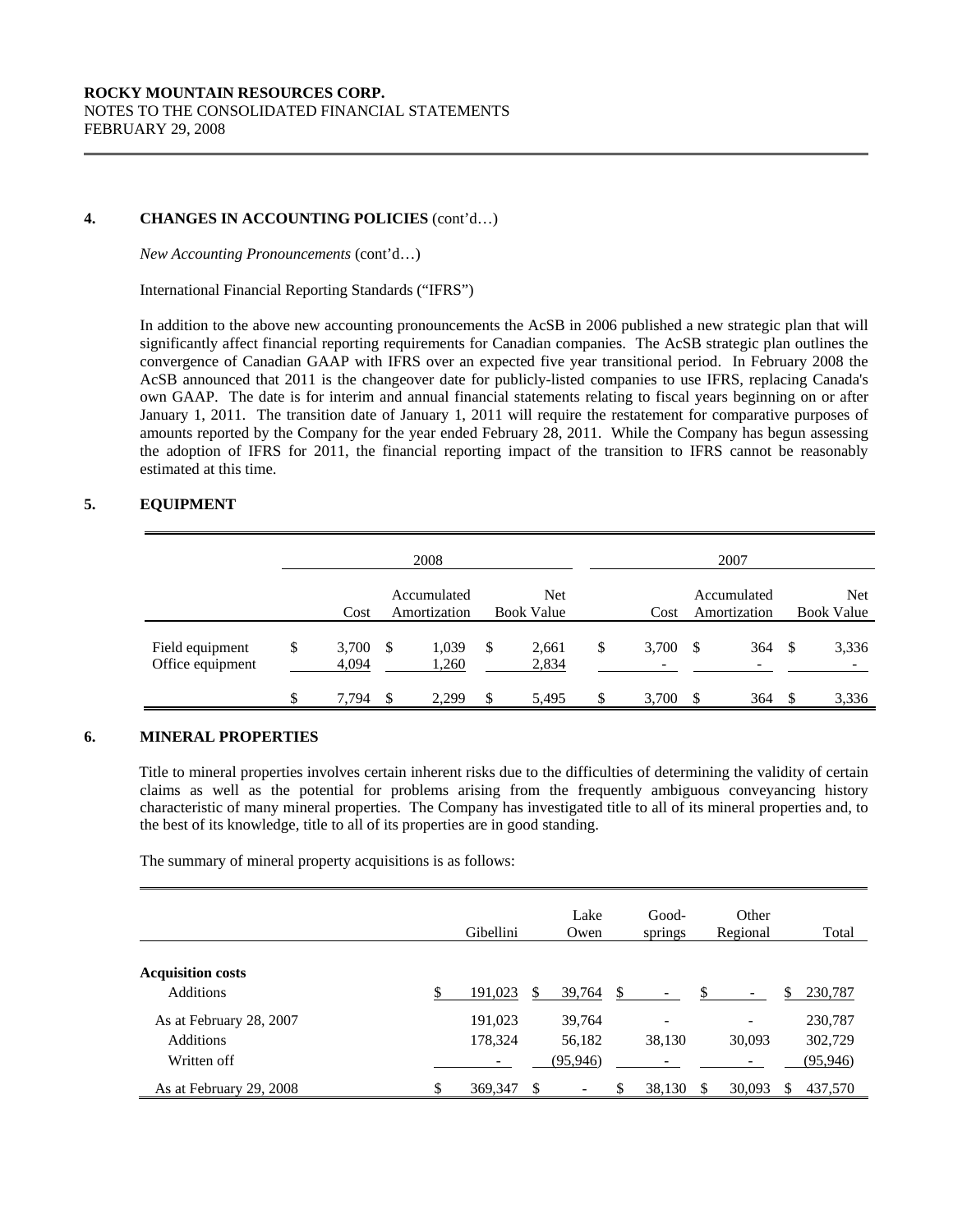During the year ended February 29, 2008, the expenditures on the Company's mineral properties are expensed as incurred as follows:

|                                 |    | Gibellini |    | Lake<br>Owen |               | Good-<br>springs         |     | Other<br>Regional        |     | Total<br>2008 |
|---------------------------------|----|-----------|----|--------------|---------------|--------------------------|-----|--------------------------|-----|---------------|
| <b>Exploration expenditures</b> |    |           |    |              |               |                          |     |                          |     |               |
| Assays and analysis             | \$ | 64,353    | -S | 81,008       | -S            | 2,418                    | -\$ | 406                      | -\$ | 148,185       |
| Drilling                        |    | 248,013   |    | -            |               | $\overline{\phantom{0}}$ |     | $\overline{\phantom{a}}$ |     | 248,013       |
| Engineering and consulting      |    | 104.736   |    | 61,273       |               | 13,886                   |     | 3,014                    |     | 182,909       |
| Environmental consulting        |    | 660       |    | 1,458        |               |                          |     |                          |     | 2,118         |
| Field office and supplies       |    | 25,414    |    | 7.240        |               | 350                      |     | 115                      |     | 33,119        |
| Labour                          |    | 3,706     |    | 27,789       |               |                          |     |                          |     | 31,495        |
| Legal                           |    | 2,134     |    |              |               | 4,679                    |     | 1,603                    |     | 8,416         |
| Property maintenance and taxes  |    | 24,948    |    | 82,377       |               | 33,573                   |     | $\overline{\phantom{a}}$ |     | 140,898       |
| Reproduction and drafting       |    | 6,020     |    | 244          |               | 1,134                    |     | 1,676                    |     | 9,074         |
| Travel and accommodation        |    | 21,204    |    | 21,954       |               | 2,726                    |     | 2,050                    |     | 47,934        |
|                                 | S  | 501,188   | S  | 283,343      | <sup>\$</sup> | 58,766                   | S.  | 8,864                    | -S  | 852,161       |

 During the 2007 fiscal period, the expenditures on the Company's mineral properties are expensed as incurred as follows:

|                                 | Gibellini |                          |               | Lake<br>Good-<br>Owen<br>springs |    | Other<br>Regional        |     |                          | Total<br>2007 |         |
|---------------------------------|-----------|--------------------------|---------------|----------------------------------|----|--------------------------|-----|--------------------------|---------------|---------|
| <b>Exploration expenditures</b> |           |                          |               |                                  |    |                          |     |                          |               |         |
| Assays and analysis             | \$        | 63,469                   | <sup>\$</sup> | 11,555 \$                        |    | $\overline{\phantom{0}}$ | -\$ | $\overline{\phantom{0}}$ | $\mathcal{S}$ | 75,024  |
|                                 |           |                          |               |                                  |    |                          |     |                          |               |         |
| Drilling                        |           | $\overline{\phantom{0}}$ |               | 5,149                            |    | ۰                        |     | -                        |               | 5,149   |
| Engineering and consulting      |           | 115,298                  |               | $\overline{a}$                   |    | $\overline{\phantom{a}}$ |     | -                        |               | 115,298 |
| Environmental consulting        |           | 1,464                    |               | 1,538                            |    | $\overline{\phantom{a}}$ |     | -                        |               | 3,002   |
| Field office and supplies       |           | 10.123                   |               | 6,598                            |    | $\overline{\phantom{a}}$ |     | -                        |               | 16,721  |
| Labour                          |           | 988                      |               | 3.763                            |    | $\overline{\phantom{0}}$ |     | $\overline{\phantom{a}}$ |               | 4,751   |
| Property maintenance and taxes  |           | 13,784                   |               | 94,039                           |    | $\overline{\phantom{a}}$ |     | -                        |               | 107,823 |
| Reproduction and drafting       |           | 10.168                   |               | 270                              |    | $\overline{\phantom{a}}$ |     | -                        |               | 10,438  |
| Travel and accommodation        |           | 15,804                   |               | 7,002                            |    | $\overline{\phantom{a}}$ |     | $\overline{\phantom{a}}$ |               | 22,806  |
|                                 | \$        | 231.098                  |               | 129,914                          | \$ | $\overline{\phantom{a}}$ | \$  |                          | \$            | 361,012 |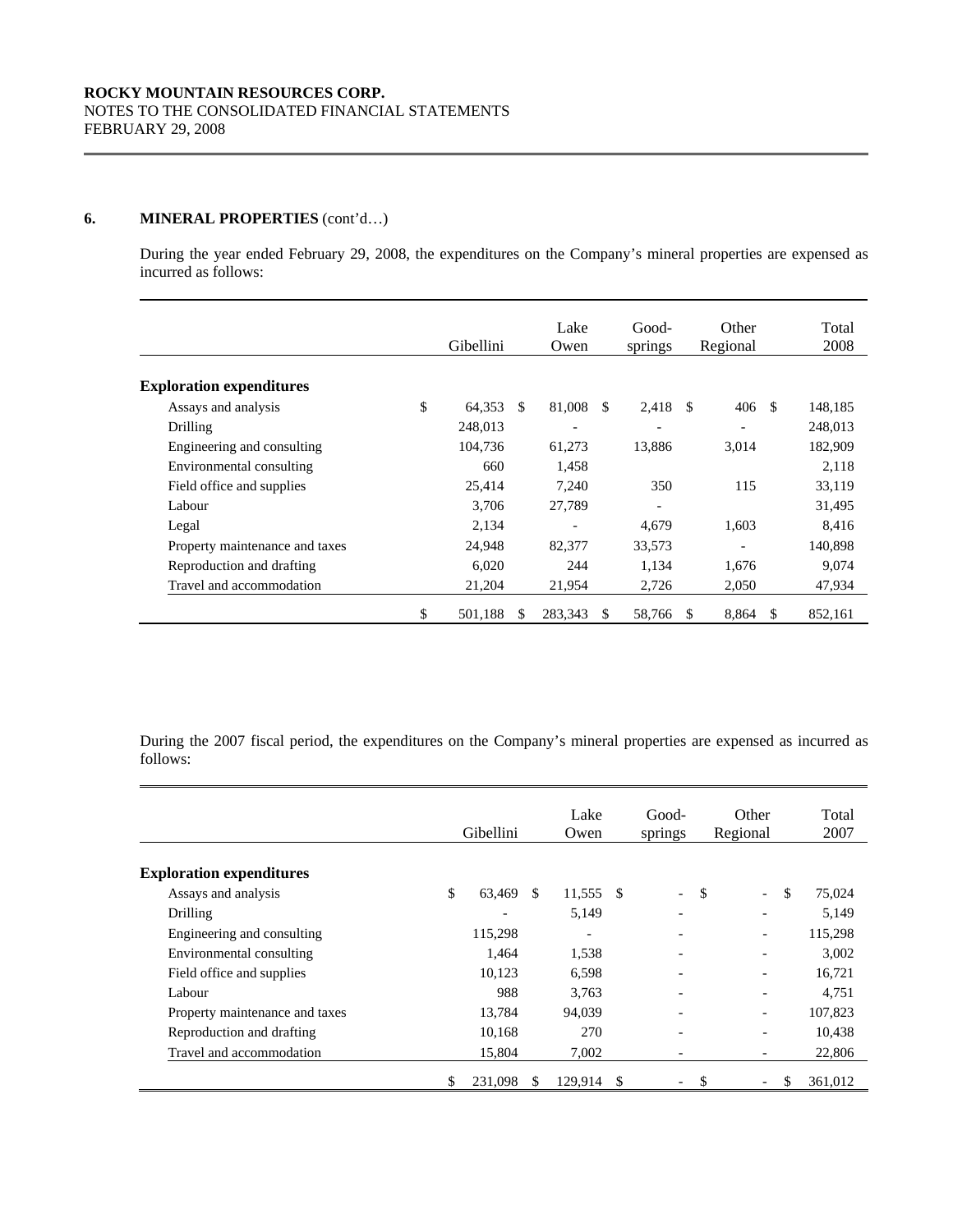#### **a) Gibellini Property, Nevada, U.S.**

During the 2007 fiscal period, the Company entered into a Mineral Lease Agreement to acquire 41 unpatented lode mining claims for a series of quarterly payments as advances upon the royalties payable:

| US\$60,000 (paid)                                         | Upon execution of Agreement                                                                               |
|-----------------------------------------------------------|-----------------------------------------------------------------------------------------------------------|
| US\$30,000 (paid \$90,000)<br>US\$30,000 (paid \$120,000) | Quarterly on or before September 1, 2006 to March 1, 2007<br>Ouarterly from June 1, 2007 to March 1, 2008 |
| US\$30,000                                                | On or before June 1, 2008 and quarterly thereafter                                                        |

The Company is required to pay a production royalty of 2.5% of the net smelter returns ("NSR") of all mineral substances produced from the claims, until royalty payments reach a total of US\$3,000,000, then the production royalty decreases to 2.0%. Any advance royalties paid will be credited against the actual production royalties.

During the 2007 fiscal period, the Company entered into a Mineral Lease Agreement to acquire 4 unpatented lode mining claims for a series of annual payments as advances upon the royalties payable:

| US\$9,000 (paid)  | Upon execution of Agreement                            |
|-------------------|--------------------------------------------------------|
| US\$12,000 (paid) | On or before December 30, 2007                         |
| US\$15,000        | On or before December 30, 2008                         |
| US\$20,000        | On or before December 30, 2009                         |
| US\$24,000        | On or before December 30, 2010 and annually thereafter |

The Company is required to pay an initial production royalty payment of US\$30,000 within 60 days of production from the claims and a production royalty of 3.0% of NSR of all mineral substances produced from the claims. Further, the Company has the option to purchase these claims for a total purchase price of US\$1,000,000. Any advance royalties paid will be credited against the purchase price.

On April 16, 2007, the Company has entered into a Mineral Lease Agreement to acquire 17 unpatented lode mining claims in Nevada, U.S. for a series of annual payments as advances upon the royalties payable:

| $US$10,000$ (paid)                       | Upon execution of Agreement                         |  |
|------------------------------------------|-----------------------------------------------------|--|
| US\$10,000 (paid subsequent to year end) | On or before April 16, 2008                         |  |
| US\$10,000                               | On or before April 16, 2009                         |  |
| US\$15,000                               | On or before April 16, 2010 and annually thereafter |  |

The Company is to pay a production royalty of 2.5% of the net smelter returns of all mineral substances produced from the claims, until royalty payments reach a total of US\$1,000,000, then the production royalty is dropped. Further, the Company has the option to purchase these claims for a total purchase price of US\$1,000,000. Any advance royalties paid will be credited against the purchase price.

The Company acquired an additional 80 claims through the staking process.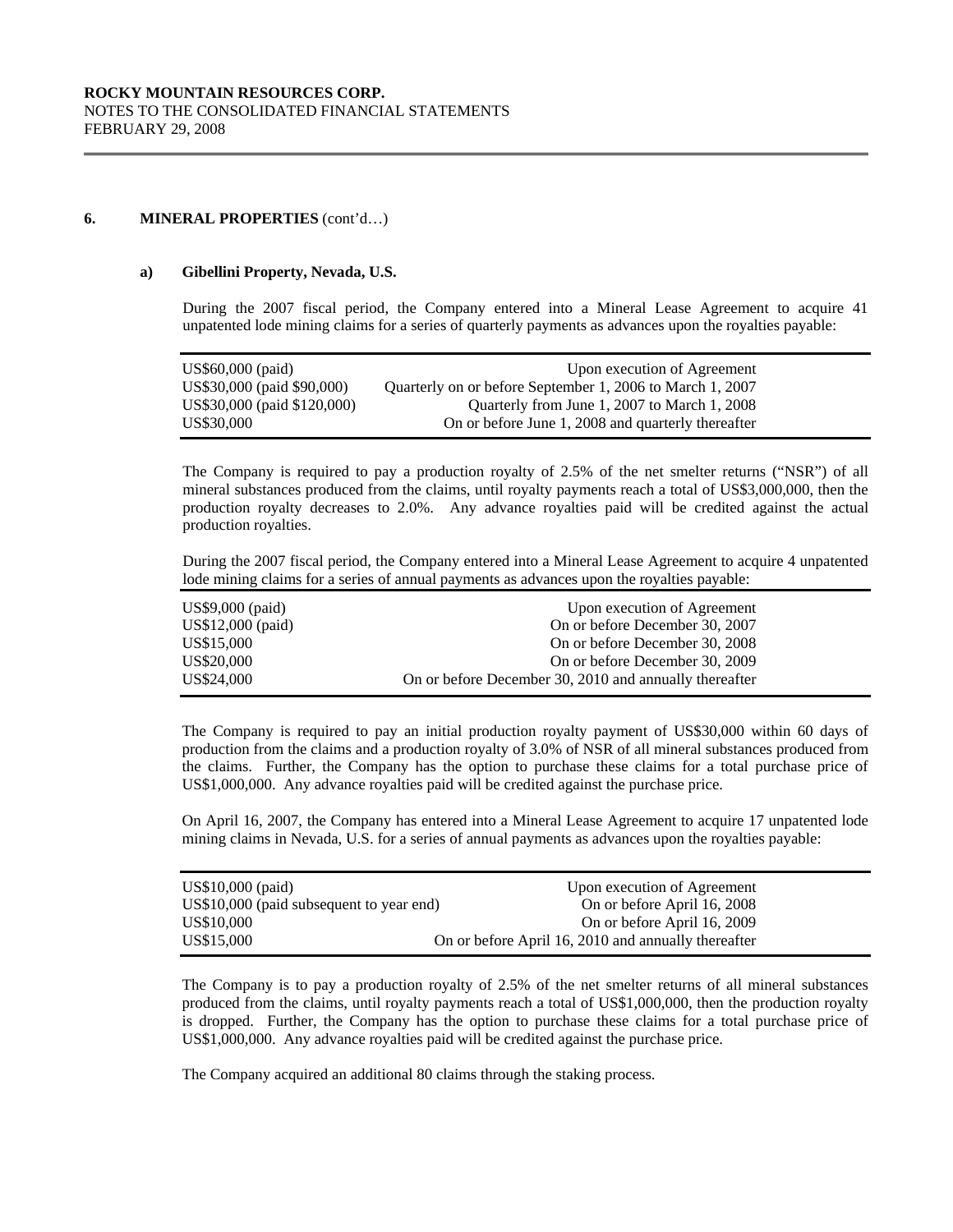#### **b) Lake Owen Property, Wyoming, U.S.**

During the 2007 fiscal period, the Company entered into a Mineral Lease Agreement to acquire 601 unpatented lode mining claims for a series of annual payments as advances upon the royalties payable:

| US\$35,000 (paid) | Upon execution of Agreement                       |
|-------------------|---------------------------------------------------|
| US\$35,000 (paid) | On or before June 1, 2007                         |
| US\$35,000        | On or before June 1, 2008 and annually thereafter |

The Company had the option to purchase these claims from the lessor for a total purchase price of US\$5,000,000. Any advance royalties paid will be credited against the purchase price.

The Company is required to spend an escalating amount of work on the property. Any work in excess of the annual amounts set out below may be carried over and credited to work requirements for subsequent lease years.

| US\$200,000 | On or before June 1, 2007                         |
|-------------|---------------------------------------------------|
| US\$350,000 | On or before June 1, 2008                         |
| US\$500,000 | On or before June 1, 2009 and annually thereafter |

The Company received an extension on both the June 1, 2007 option payment of \$35,000 and the work obligation of US\$200,000 by June 1, 2007. Based on the results of the exploration work during the year, the Company has decided not to proceed with this project. The costs of acquisition of \$95,946 were expensed.

#### **c) Goodsprings Property, Nevada, U.S.**

During the current year, the Company entered into a Mineral Lease Agreement to acquire 3 unpatented lode mining claims for a 3% net smelter royalty and a series of annual payments as advances upon royalties payable:

| US\$15,000 (paid) | Upon execution of Agreement                            |
|-------------------|--------------------------------------------------------|
| US\$ 5,000        | On or before December 10, 2010                         |
| US\$ 6,000        | On or before December 10, 2011                         |
| US\$10,000        | On or before December 10, 2012 and annually thereafter |

The Company has the option to purchase these claims for a total purchase price of US\$250,000. The Company is required to spend an amount of work on the property:

US\$20,000 On or before December 10, 2008

The Company acquired an additional 157 claims through the staking process.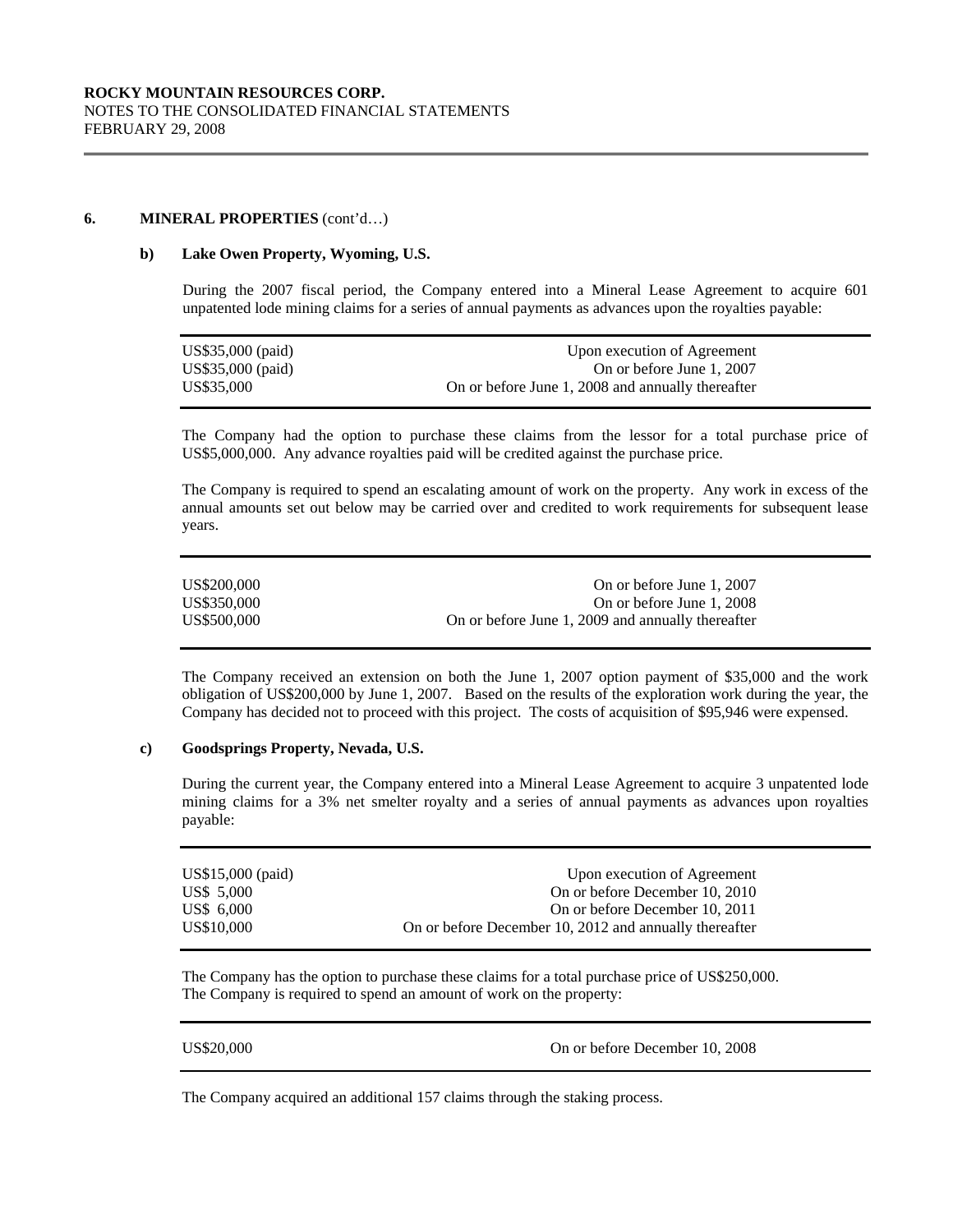$\overline{a}$ 

## **d) Other Regional, U.S.**

During the current year, the Company entered into a Mineral Lease Agreement to acquire 7 patented lode mining claims, 65.74 acres of federal lease lands and 234.92 acres of fee lands, for a 3% net smelter royalty and a series of annual payments as advances upon royalties payable:

| US\$30,000 (paid) | Upon execution of Agreement                            |
|-------------------|--------------------------------------------------------|
| US\$25,000        | On or before December 18, 2008 and annually thereafter |

The Company has the option to purchase these properties and a 3.0% net smelter royalty for a total purchase price of US\$1,780,000. Any advance royalties paid will be credited against the purchase price.

## **7. CAPITAL STOCK**

|                                                                                                                                                                                  | Number<br>of Shares                          |    | Amount                                                     |              | Contributed<br>Surplus        |
|----------------------------------------------------------------------------------------------------------------------------------------------------------------------------------|----------------------------------------------|----|------------------------------------------------------------|--------------|-------------------------------|
| Authorized<br>Unlimited common shares, without par value                                                                                                                         |                                              |    |                                                            |              |                               |
| Common shares issued<br>Shares issued for cash<br>Subscriptions receivable<br>Share issue costs                                                                                  | 11,729,000                                   | S. | 1,943,350<br>9,000<br>(7, 325)                             | <sup>S</sup> |                               |
| As at February 28, 2007<br>Initial public offering<br>Share issue costs<br>Agent's commission and corporate finance fee<br>Exercise of agent's warrants<br>Stock options granted | 11,729,000<br>2,500,000<br>225,000<br>95,950 |    | 1,945,025<br>2,500,000<br>(574, 336)<br>225,000<br>128,842 |              | 85,700<br>(32,892)<br>267,696 |
| As at February 29, 2008                                                                                                                                                          | 14,549,950                                   | S  | 4,224,531                                                  |              | 320,504                       |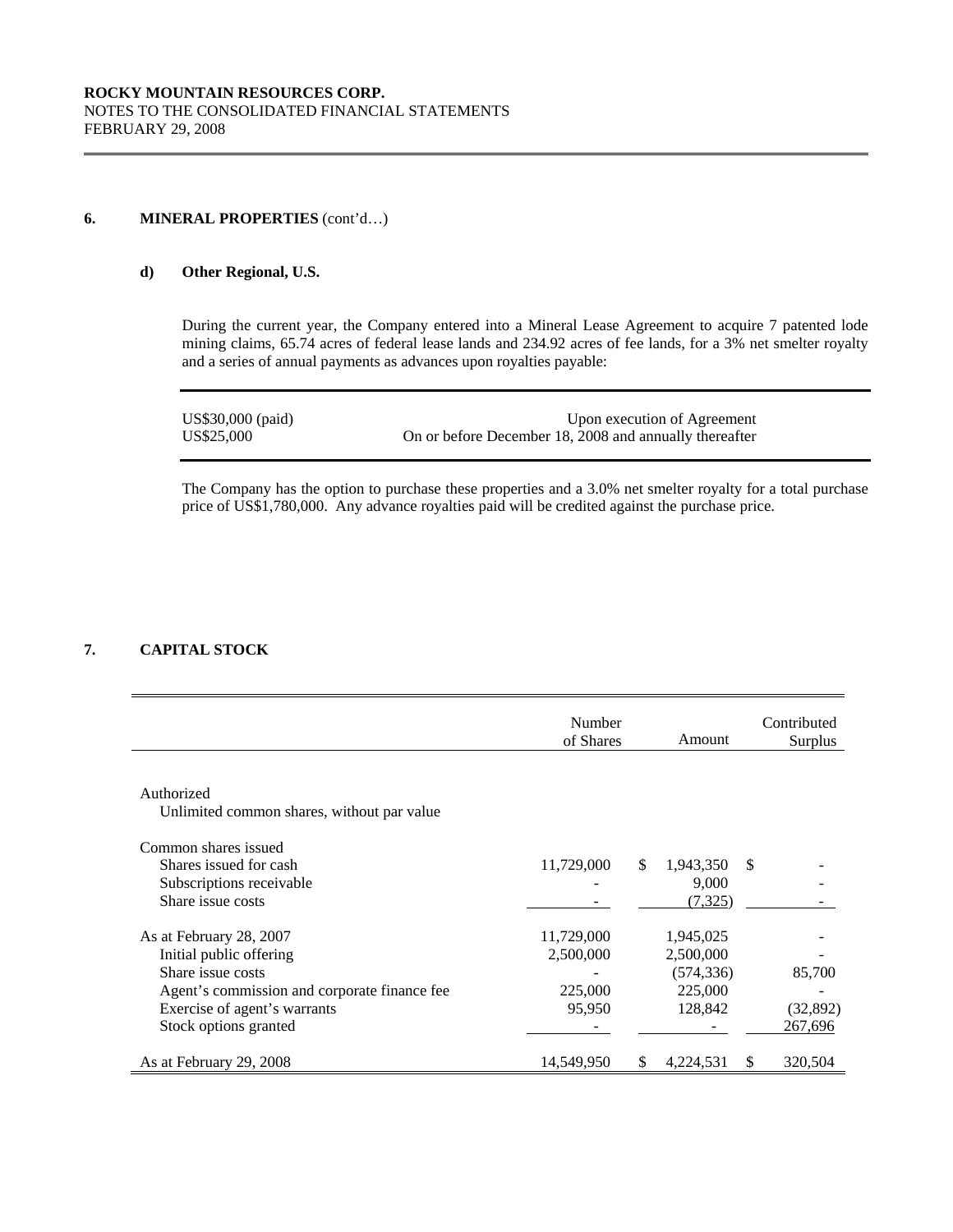## **ROCKY MOUNTAIN RESOURCES CORP.**  NOTES TO THE CONSOLIDATED FINANCIAL STATEMENTS FEBRUARY 29, 2008

## **7. CAPITAL STOCK** (cont'd…)

 $\overline{a}$ 

During the 2007 fiscal period, the Company issued 1,700,000 common shares at \$0.005 per share for total proceeds of \$8,500; 200,000 common shares at \$0.05 per share for \$10,000; 8,100,000 common shares at \$0.10 per share for total proceeds of \$810,000; and 1,729,000 common shares at \$0.65 per share for total proceeds of \$1,123,850.

As at February 28, 2007, the Company recorded \$9,000 in subscriptions receivable in order to bring the total proceeds of an earlier issuance of 200,000 common shares (initially issued at \$0.005 per share for which share proceeds of \$1,000 had been received) to \$10,000 or \$0.05 per share, which is determined to be the fair value of these shares. Subsequent to February 28, 2007, the Company has received \$9,000 from the subscribers.

On September 19, 2007, the Company completed its initial public offering of 2,500,000 common shares at \$1.00 per share for gross proceeds of \$2,500,000. The Agent received a commission of 175,000 common shares and a corporate finance fee of 50,000 common shares at a fair value of \$1.00 per share. The Company also issued agents warrants to acquire 250,000 common shares at \$1.00 per share until September 18, 2008. The fair value (\$85,700) of these agents' warrants is included in the share issuance costs.

### **Escrow shares**

Pursuant to an Escrow Agreement dated May 31, 2007, 7,950,000 common shares were held in escrow of which 1,987,500 have been released upon the initial listing of the Company's shares on the TSX Venture Exchange, leaving 5,962,500 shares held in escrow as at February 29, 2008. The remainder will be released in three equal tranches every six months thereafter for a period of 18 months, of which a further 1,987,500 have been released subsequent to February 29, 2008 leaving 3,975,000 currently held in escrow. These escrowed shares may not be transferred, assigned or otherwise dealt with without the consent of the regulatory authorities.

### **Agents warrants outstanding**

| <b>Expiry Date</b>              | Exercise<br>price | Balance,<br>February 28,<br>2007 | Granted | Exercised | Balance,<br>February 29,<br>2008 |
|---------------------------------|-------------------|----------------------------------|---------|-----------|----------------------------------|
| September 18, 2008              | \$1.00            |                                  | 250,000 | (95,950)  | 154,050                          |
| Weighted average exercise price |                   |                                  | \$1.00  | \$1.00    | \$1.00                           |

The weighted average grant date fair value of the agents warrants for the year ended February 29, 2008 was \$0.34.

The fair value of the agents warrants have been estimated using the Black-Scholes option pricing model. Assumptions used in the pricing model are as follows:

| Risk free interest rate         | 4.06% |
|---------------------------------|-------|
| Annual dividends                | $- -$ |
| Expected stock price volatility | 85%   |
| Expected life                   | vear  |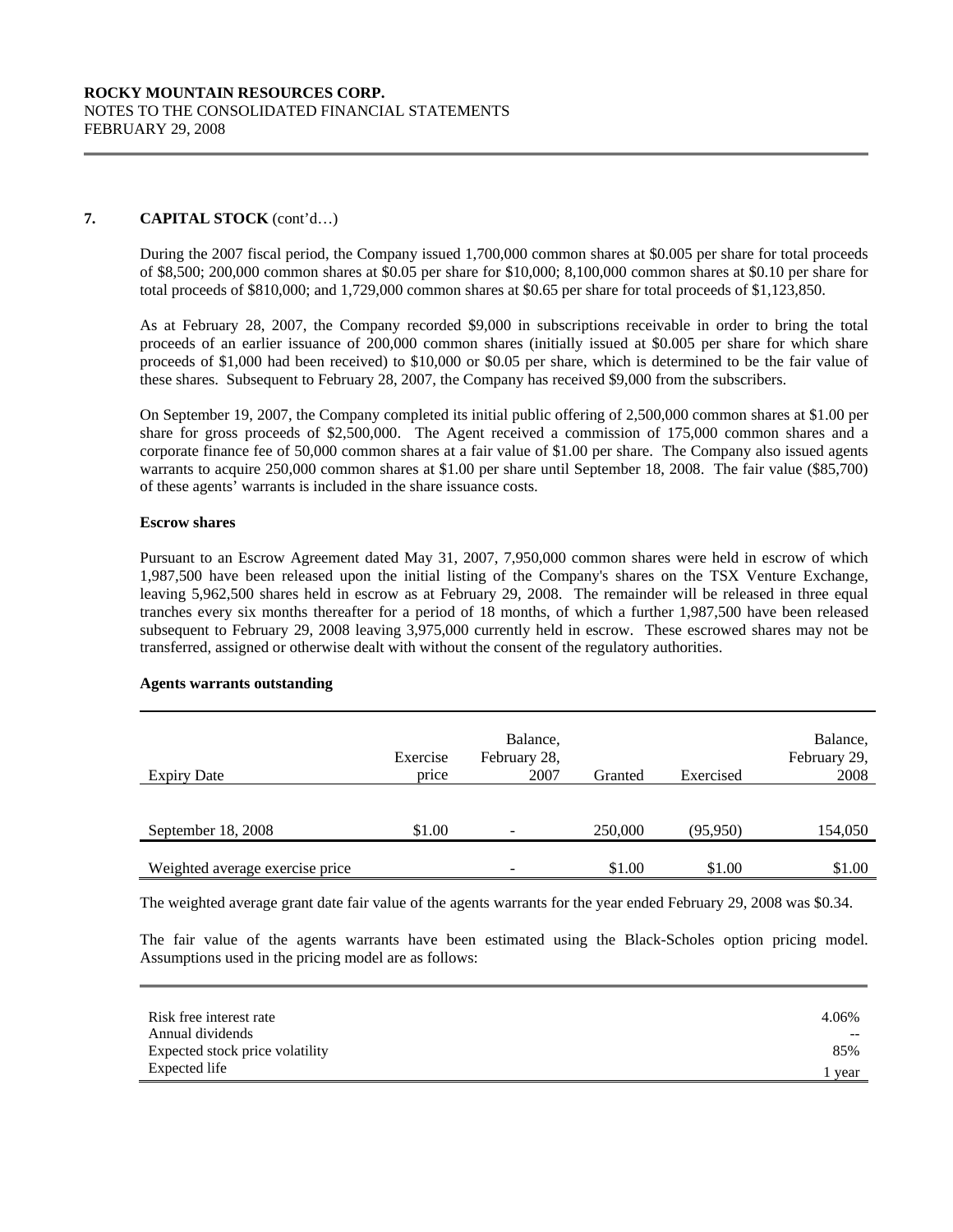## **7. CAPITAL STOCK** (cont'd…)

#### **Stock options**

 $\overline{a}$ 

 The Company adopted an incentive stock option plan which provides that the Board of Directors of the Company may from time to time, in its discretion, and in accordance with the Exchange requirements, grant to directors, officers, employees and technical consultants to the Company, non-transferable options to purchase common shares, provided that the number of common shares reserved for issuance will not exceed 10% of the issued and outstanding common shares. Such options will be exercisable for a period of up to 5 years from the date of grant. Vesting terms are determined by the Board of Directors at the time of grant.

| <b>Expiry Date</b>              | Exercise<br>price | Balance,<br>February 28,<br>2007 | Granted | Exercised | Balance,<br>February 29,<br>2008 |
|---------------------------------|-------------------|----------------------------------|---------|-----------|----------------------------------|
| February 12, 2013               | \$1.30            |                                  | 690,000 |           | 690,000                          |
| Stock options exercisable       |                   |                                  |         |           | 300,000                          |
| Weighted average exercise price |                   |                                  | \$1.30  |           | \$1.30                           |

During the year ended February 29, 2008, the Company granted stock options to purchase up to 690,000 shares of the Company. Of these options, 650,000 are subject to vesting provisions (40% immediately and as to 20% on each of the next three anniversaries from the date of grant). During the year, the Company recorded stock-based compensation of \$267,696 with offsetting amounts credited to contributed surplus. The weighted average grant date fair value of the options for the year ended February 29, 2008 was \$0.34 per option.

The fair value of the stock options have been estimated using the Black-Scholes option pricing model. Assumptions used in the pricing model are as follows:

| Risk free interest rate         | 3.41%   |
|---------------------------------|---------|
| Annual dividends                | $- -$   |
| Expected stock price volatility | 85%     |
| Expected life                   | 5 years |

### **8. RELATED PARTY TRANSACTIONS**

During the year ended February 29, 2008, \$27,000 (period from incorporation on March 2, 2006 to February 28, 2007 - \$6,600) was paid to a company with a director and officer in common, for office facilities and administrative services. Included in accounts payable and accrued liabilities at February 29, 2008 is \$4,355 (2007 - \$7,397) payable to this related company.

In addition, the Company paid \$9,304 (2007 - \$nil) to a company with four directors in common, for various administrative office services provided in the United States. Included in accounts payable and accrued liabilities at February 29, 2008 is \$2,154 (2007 - \$nil) payable to this related company.

Further, the Company paid \$1,464 (2007 - \$nil) to a director, for administrative office services provided in the United States.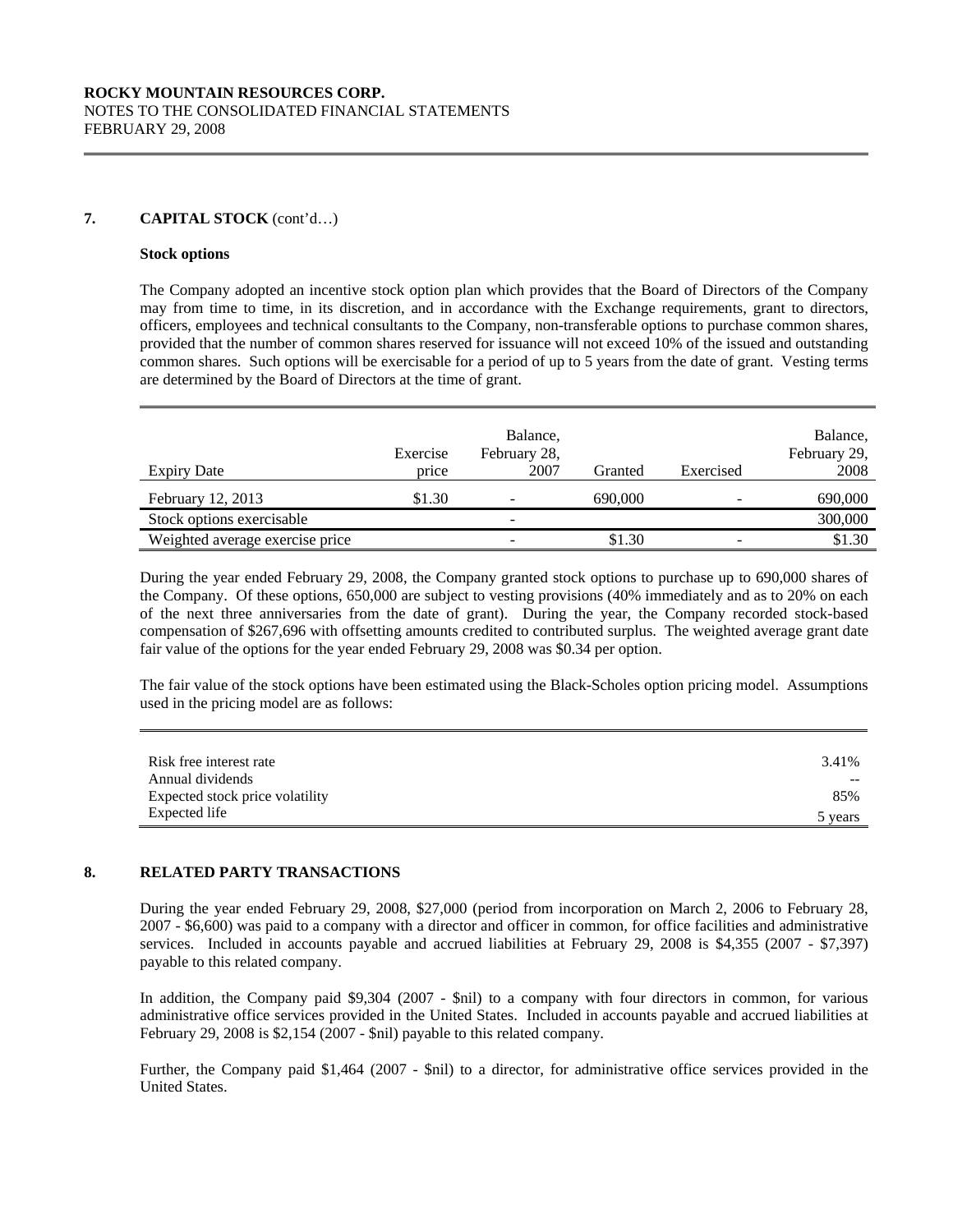#### **9. INCOME TAXES**

 $\overline{a}$ 

A reconciliation of income taxes at statutory rates with the reported taxes is as follows:

|                                                                                                                             |     | Year Ended<br>February 29,<br>2008          |               | Period From<br>Incorporation<br>on March 2,<br>$2006$ to<br>February 28,<br>2007 |
|-----------------------------------------------------------------------------------------------------------------------------|-----|---------------------------------------------|---------------|----------------------------------------------------------------------------------|
| Loss for the period                                                                                                         | \$. | (1,430,064)                                 | <sup>\$</sup> | (475, 023)                                                                       |
| Expected income tax-recovery<br>Stock-based compensation<br>Share issue costs<br>Unrecognized benefit of non-capital losses | \$  | (487, 938)<br>91,338<br>(17,991)<br>414,591 | <sup>\$</sup> | (162,078)<br>162,078                                                             |
| Total income tax recovery                                                                                                   | \$  |                                             | \$            |                                                                                  |

The significant components of the Company's future income tax assets are as follows:

|                                                                                  | 2008                    |   | 2007                                |
|----------------------------------------------------------------------------------|-------------------------|---|-------------------------------------|
| Future income tax assets:<br>Non-capital loss carryforwards<br>Share issue costs | \$<br>427,859<br>56,945 | S | 164,577<br>$\overline{\phantom{0}}$ |
| Valuation allowance                                                              | (484, 804)              |   | (164, 577)                          |
| Net future income tax assets                                                     | \$<br>-                 |   | $\overline{\phantom{0}}$            |

 The Company has available for deduction against future taxable income non-capital losses of approximately \$1,585,000. These losses, if not utilized, will expire through to 2028. Future tax benefits which may arise as a result of these non-capital losses have not been recognized in these financial statements and have been offset by a valuation allowance due to the uncertainty of their realization.

## **10. SUPPLEMENTAL DISCLOSURE WITH RESPECT TO CASH FLOWS**

|                            | 2008   | 2007   |
|----------------------------|--------|--------|
| Cash received for interest | 56,104 | 16.900 |
| Cash paid for interest     |        |        |
| Cash paid for income taxes |        | -      |